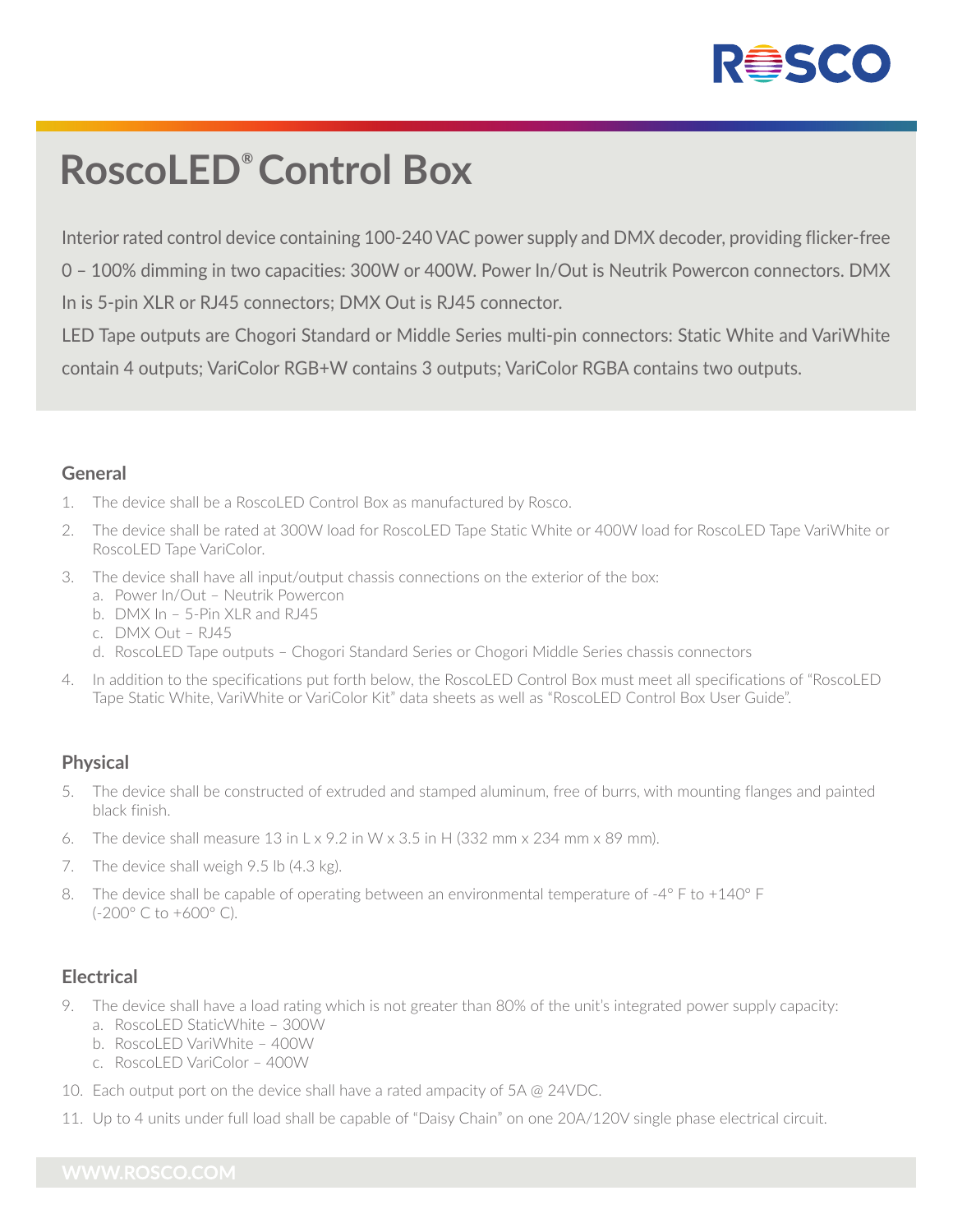

# **RoscoLED® Control Box**

## **Control**

- 12. Device outputs for RoscoLED Tape shall be:
	- a. RoscoLED StaticWhite four female push-lock chassis connector outputs, either Chogori 2-Pin Standard Series or Chogori 2-pin Middle Series.
	- b. RoscoLED VariWhite four female push-lock chassis connector outputs, either Chogori 3-Pin Standard Series or Chogori 3-pin Middle Series.
	- c. RoscoLED VariColor units three female push-lock chassis connector outputs, either Chogori 5-Pin Standard Series or Chogori 5-pin Middle Series.
- 13. The device shall process DMX512A data inputs.
- 14. The device outputs shall have assignable DMX addresses using a dipswitch array integral to the device.
- 15. DMX daisy-chains shall be independent of power circuits.

#### **Environmental and Agency Compliance**

- 17. The device shall be ETL Listed with conformance to UL 8750:2015 Ed.2] and certified to CSA C22.2 No. 250.13:2014 Ed.2.
- 18. The device shall be CE certified.
- 19. The device shall be RoHS compliant.
- 20. The device shall be rated IP20 for Indoor use.

### **Specification Ordering Example for RoscoLED Control Box**

Product ordering information can be found at this URL: **http://www.rosco.com** The product numbers for ordering RoscoLED Control boxes are listed below.

 293 22250 0000 RoscoLED StaticWhite Control Box – 300W, Standard Series Connectors 293 22250 0001 RoscoLED StaticWhite Control Box – 300W, Middle Series Connectors 293 22260 0000 RoscoLED VariWhite Control Box – 400W, Standard Series Connectors 293 22260 0001 RoscoLED VariWhite Control Box – 400W, Middle Series Connectors 293 22270 0000 RoscoLED VariColor Control Box – 400W, Standard Series Connectors 293 22270 0001 RoscoLED VariColor Control Box – 400W, Middle Series Connectors

**If there are questions, contact Rosco Customer Service: CTOrders@rosco.com**